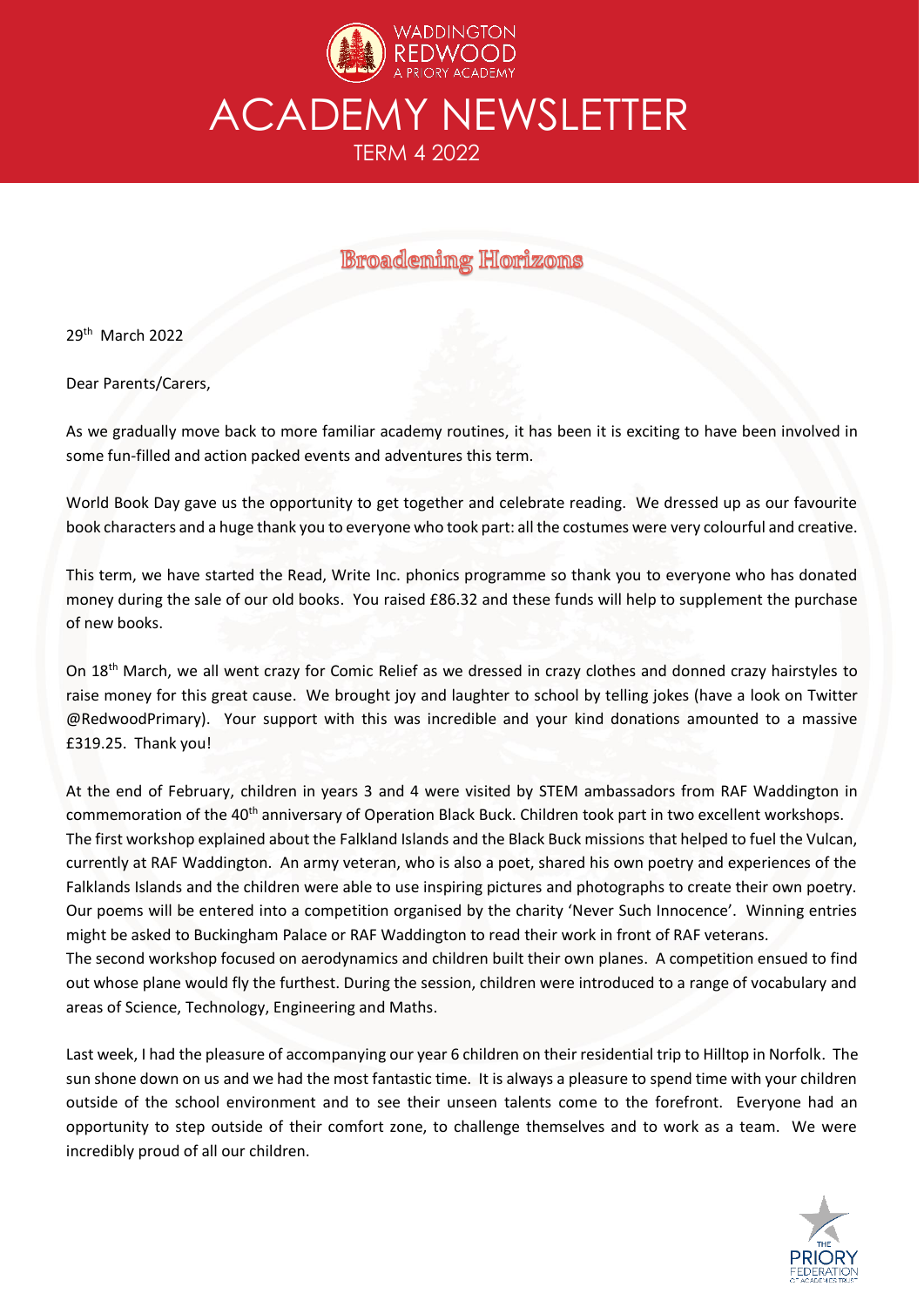## **Staffing News**

I would like to extend a warm welcome to our two new midday supervisors, Mrs Kirsty Fyfield and Mrs Nicola Carchedi.

Sadly, Mrs Pellat, in our reception class, has tendered her resignation and will be leaving us at Easter. Mrs Pellatt has decided to spend more time with her family and we would like to thank her for her hard work and commitment to Waddington Redwood over the past year. Mrs Pappini will be teaching the reception class with Mrs Lyons until the end of the academic year. Mrs Pappini is a very experienced teacher and a trusted member of the team here at school.

Mr Brown is still very poorly and is recuperating. Miss Chatwin will continue to teach Mr Brown's class and if there are any changes to this I will keep you informed. Mr Ward, our site manager, continues to convalesce and we wish both Mr Brown and Mr Ward a speedy recovery.

### **Online Safety**

If you've got questions about online safety but do not know who to ask? Dan Hawbrook, the Online Safety Specialist from the Lincolnshire Safeguarding Children Partnership is running a free night for parents/carers called 'A Date with Dan'!

Wednesday  $18^{th}$  May 2022 – 6.30pm – 7.30pm The information and how to book is here: A Date with Dan Tickets, Wed 18 May 2022 at 18:30 | [Eventbrite](https://www.eventbrite.co.uk/e/a-date-with-dan-tickets-287806616337)

UK Safer Internet Centre – have put together some useful hints for parents/carers about talking to under 11s about online respect and relationships: Top Tips for under 11s - UK Safer [Internet](https://saferinternet.org.uk/safer-internet-day/safer-internet-day-2022/top-tips-for-under-11s) Centre

**Y6 SATS Timetable**

Please read below for further information on the Y6 SATS timetable 2022

**It is respectfully requested that all children attend school for all tests. If your child is unable to attend school, please inform us as soon as possible as we may be able to make alternative arrangements.** 

| <b>Date</b>                         | <b>Test Timetable</b>                                  |
|-------------------------------------|--------------------------------------------------------|
| Monday 9 <sup>th</sup> May 2022     | <b>English Grammar, Punctuation and Spelling Tests</b> |
|                                     | Paper 1: short answer questions                        |
|                                     | Paper 2: spelling                                      |
| Tuesday 10 <sup>th</sup> May 2022   | <b>English Reading Test</b>                            |
| Wednesday 11 <sup>th</sup> May 2022 | <b>Mathematics</b>                                     |
|                                     | Paper 1: arithmetic                                    |
|                                     | Paper 2: reasoning                                     |
| Thursday 12 <sup>th</sup> May 2022  | Mathematics:                                           |
|                                     | Paper 3: reasoning test                                |

Teachers will submit writing assessments by **28th June 2022.** If you have any questions about these assessments, please speak to your child's class teacher.

#### **End of KS1 Assessments**

The key stage one statutory tests will take place during the month of **May 2022**. It is respectfully requested that **all** children attend school during this period.

The KS1 national curriculum tests consist of:

- English reading Paper 1: combined reading prompt and answer booklet;
- English reading Paper 2: reading booklet and reading answer booklet;

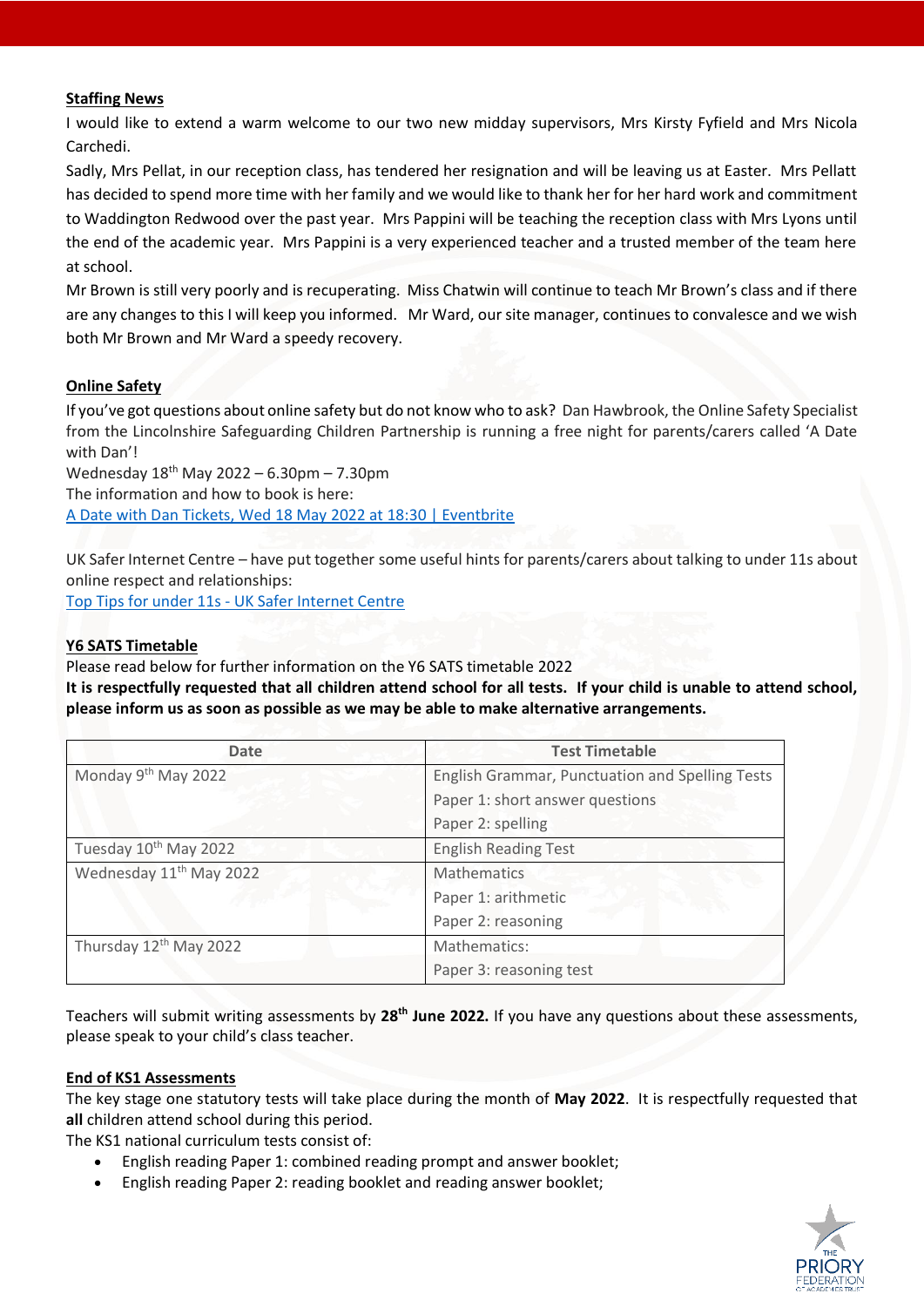- English grammar, punctuation and spelling Paper 1: spelling;
- English grammar, punctuation and spelling Paper 2: questions;
- Mathematics Paper 1: arithmetic;
- Mathematics Paper 2: reasoning.

Writing is assessed through teacher assessment.

Teachers must make their judgements for each pupil at the end of key stage one. This must take into account pupils' progress and performance throughout the key stage and is based on 'a broad range of evidence from across the curriculum'. It takes into account children's:

- written, practical and oral classwork;
- results of the statutory KS1 tests;
- homework.

If you have any questions about these assessments, please speak to your child's class teacher.

#### **Y1 Phonics Screening Check**

The phonics screening check is a short, simple assessment to make sure that all children have learned phonic decoding to an appropriate standard by the age of 6.

The phonics check will help teachers identify children who need extra help so they can receive the support they need to improve their reading skills. These children will then be able to retake the check in year 2.

The Y1 screening check will take place on the week beginning **Monday 6 th June 2022.** If you have any questions about this screening check, please speak to your child's class teacher.

#### **Y4 Multiplication Tables Check (MTC)**

All schools are required to administer the online MTC to year 4 children. The purpose of the check is to determine whether children can recall their times tables fluently, which is essential for future success in mathematics. It will also help us to identify those who have not yet mastered their times tables, so that additional support can be provided.

We have a 3-week check window, starting on Monday 6<sup>th</sup> June 2022 to administer the MTC and request that all children attend school during this period.

#### **Parking on Redwood Drive**

We take the safety of our children and families very seriously and parking on Redwood Drive has always been a difficult and contentious issue. We are balancing the safety of our children with the schedule of our parents/carers and the well-being and rights of our local residents.

We are all part of our local community and I would ask if you could just take a moment to ensure that you are parking responsibly. I have listed below a few suggestions that I hope will help:

- **park away from the zig-zag lines and any markings near the entrance to school;**
- **always find a space where it is safe and legal to park;**
- **ensure that children get out of the car on the curb side;**
- **park a little way from the school and walk;**
- **supervise your children when they cross the road;**
- **please refrain from parking across resident's driveways.**

Thank you for your consideration with this matter.

#### **Term Dates**

Please remember to look at the academy's term dates so that you can plan ahead for your holidays to coincide with academy holidays. You will find a list of dates on the [academy](https://www.redwood.lincs.sch.uk/page/?title=Term+dates&pid=38) website.



Yours sincerely,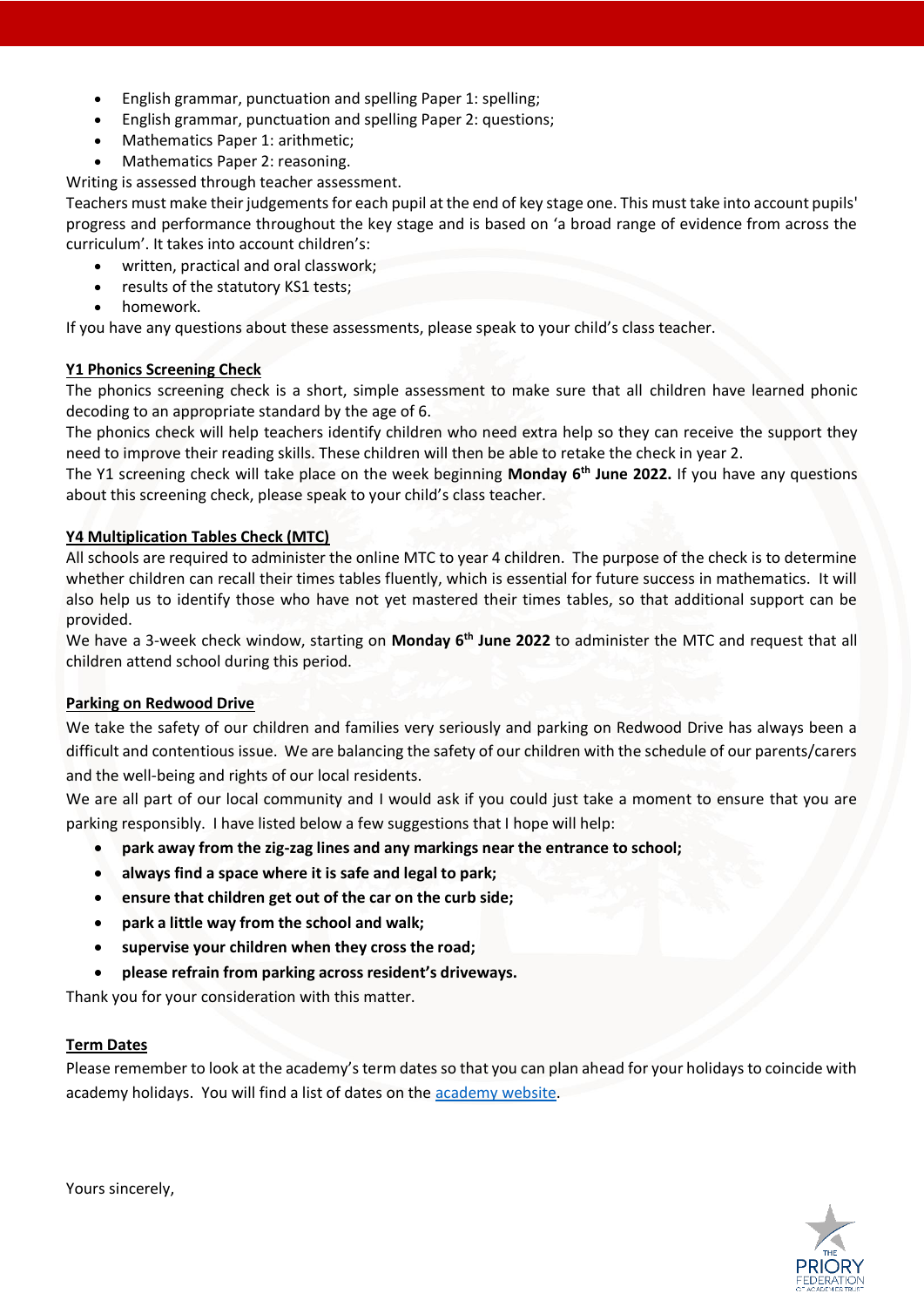F. Kent

Mrs F Kent Headteacher

**Headteacher:** Mrs F Kent BSc (Hons) QTS NPQH

**Waddington Redwood Primary Academy** Redwood Drive Brant Road Waddington Lincoln LN5 9BN **Tel:** 01522 721156 **Email:** enquiries@redwood.lincs.sch.uk **www.redwood.lincs.sch.uk**

Waddington Redwood Primary Academy is part of The Priory Federation of Academies Trust

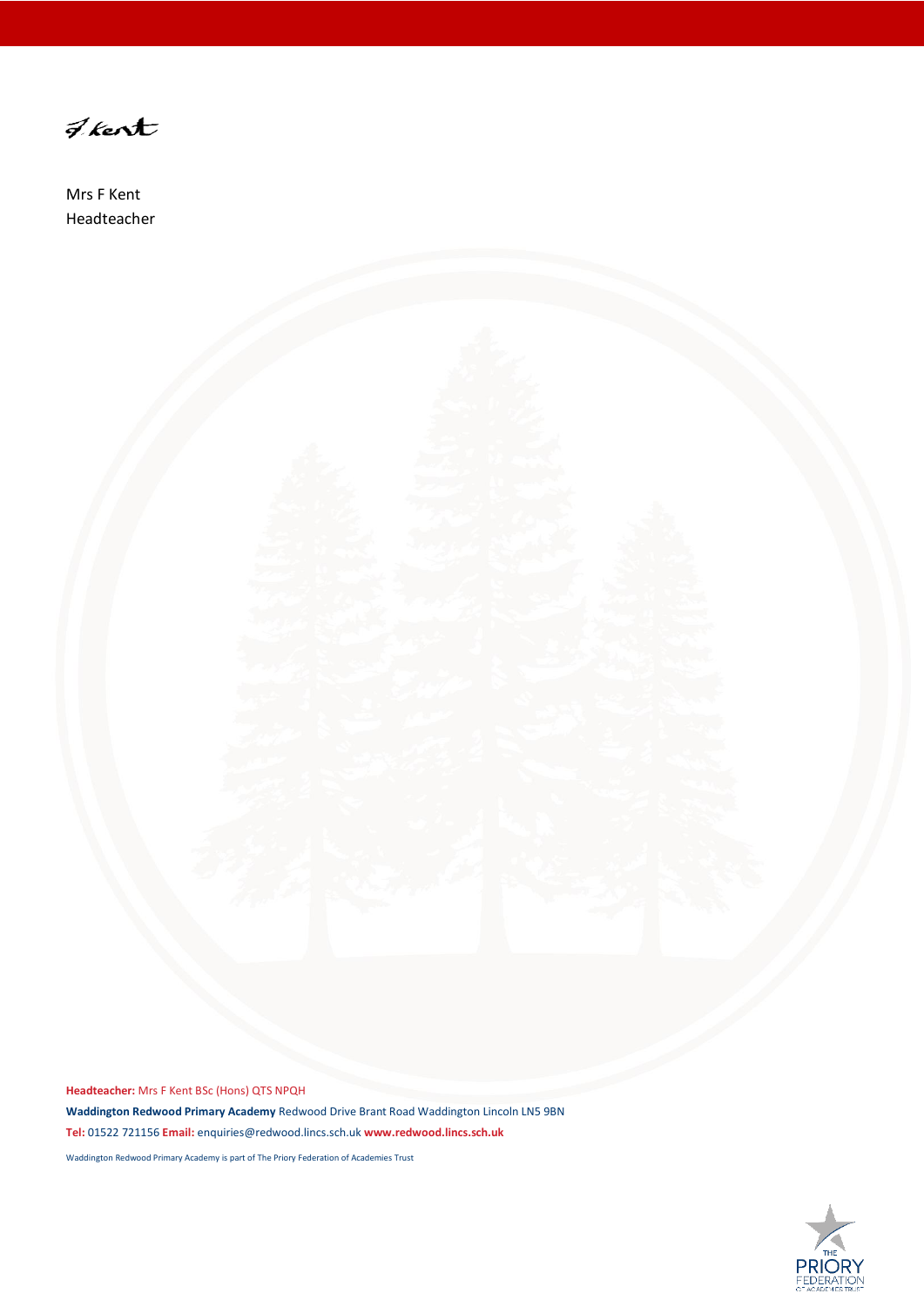

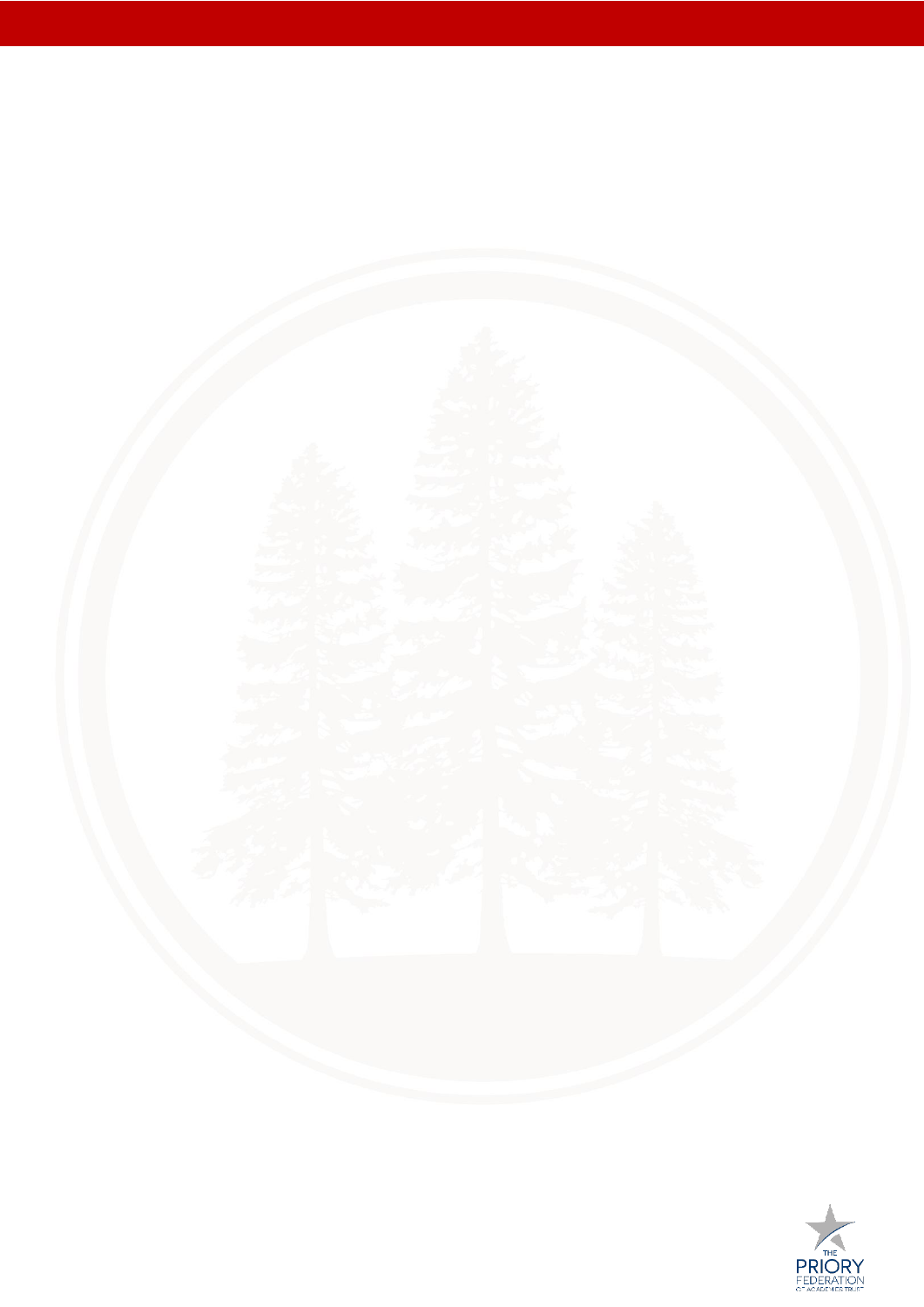